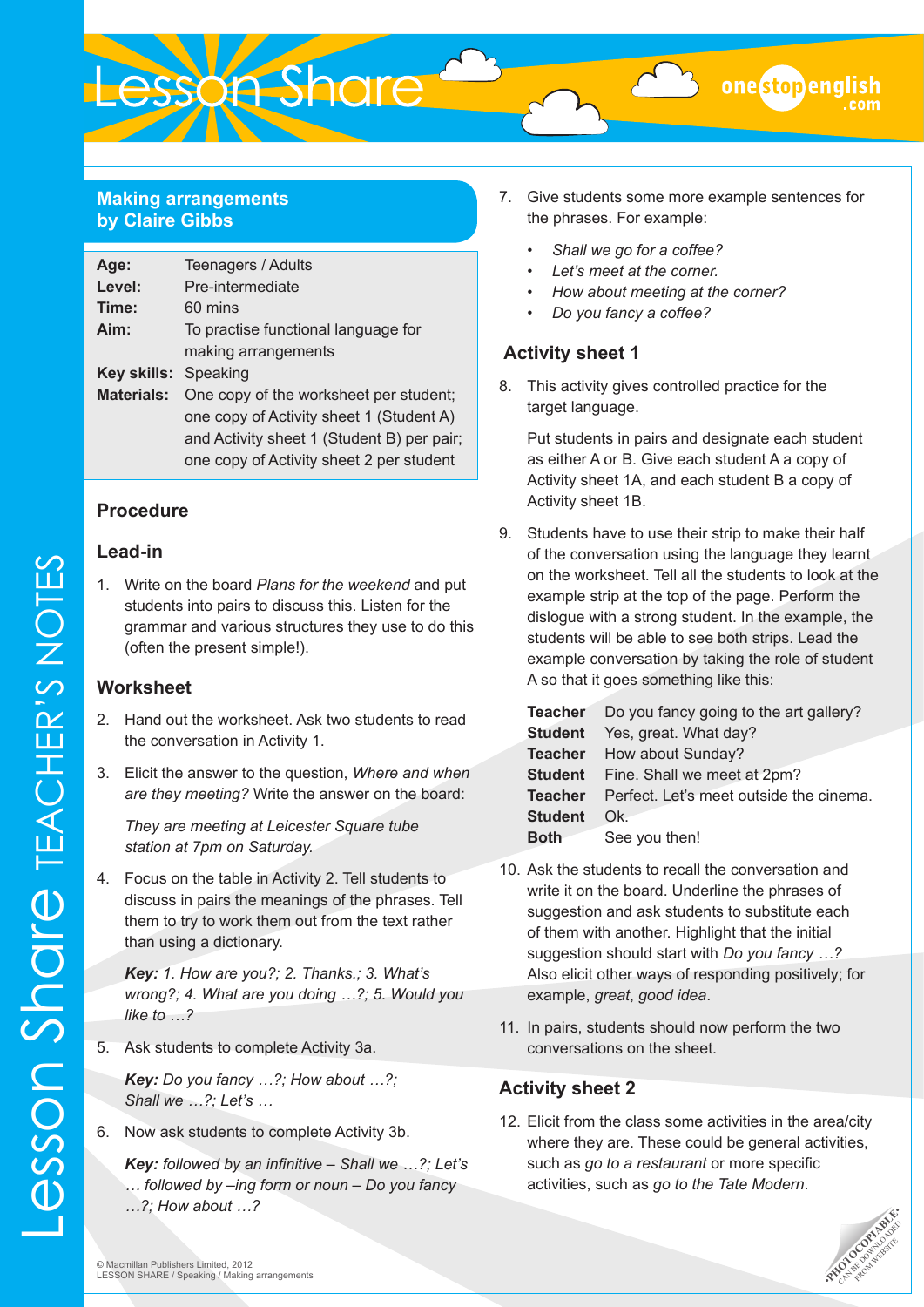# **Lesson Share**

- 13. Hand out one copy of Activity sheet 2 to each student. Tell students to choose three things they would like to do this weekend and write them next to the bullet points.
- 14. Go through the rules on the activity sheet with the students. These rules are so that the students move around and don't just arrange all their activities with the same person.
- 15. Do an example by writing three activities you'd like to do on the board and following the example conversation on the activity sheet with a student. Highlight how to politely refuse somebody if you are busy and show how we generally tell the other person what we have previously arranged, e.g. *I'm sorry, I can't. I'm going to the cinema with John.*
- 16. Give the activity a time limit; for example, 15 minutes. Monitor to check they are using the target language correctly. At the end of the activity, elicit some arrangements from students. Ensure they give correctly formed sentences by writing an example on the board:

*On Saturday, I'm going to the cinema with John. We are meeting at 7 o'clock outside the cinema.*

17. Finally, ask a few students what they are doing this weekend (in real life!).



onestopenglish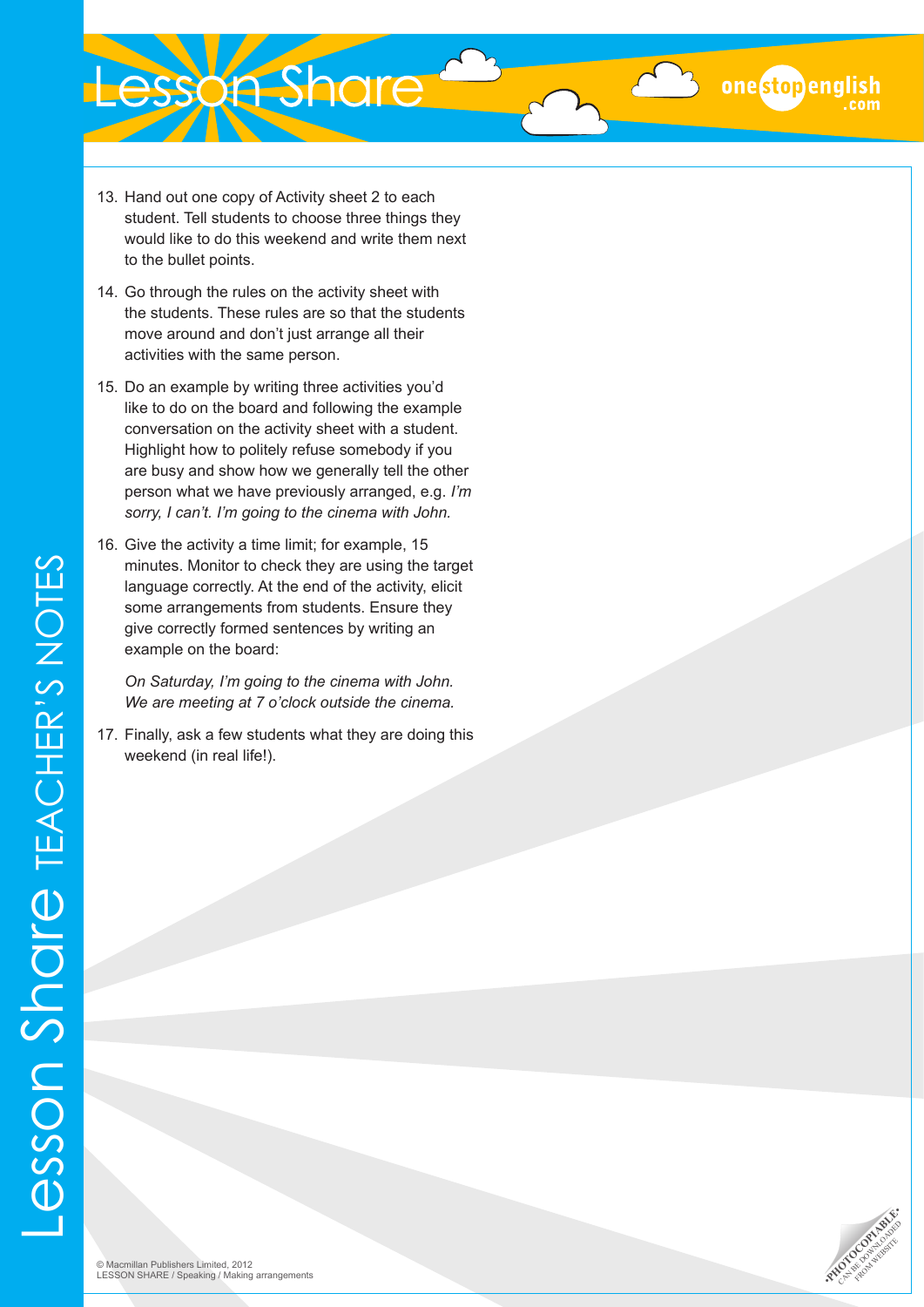# esson Share

## **Activity 1**

**It's Friday afternoon. Two English teachers are in the staff room. They have finished lessons for the week.**

**Ann** Hi Jane. How's it going? **Jane** Good, cheers. You? **Ann** Not bad. **Jane** You sound a bit down. What's up? **Ann** Nothing. I'm just a bit tired. **Jane** What are you up to this weekend? **Ann** Not a lot. You? **Jane** Not much. Do you fancy going for a drink? **Ann** Yeah, that sounds good. When? **Jane** How about Saturday evening? **Ann** Good idea. Shall we meet at 7pm? **Jane** Excellent. **Ann** Let's meet at Leicester Square outside the tube station. **Jane** Great. See you there!

# **Activity 2**

**Complete the table with the meanings of the phrases.**

| phrase                           | meaning |
|----------------------------------|---------|
| 1. How's it going?               |         |
| 2. Cheers                        |         |
| $3.$ What's up?                  |         |
| 4. What are you up to $\ldots$ ? |         |
| 5. Do you fancy ?                |         |

# **Activity 3**

**a. Underline the phrases in the conversation (Activity 1) used to make suggestions. b. Put the phrases in the correct column.**

| followed by an infinitive | followed by -ing form or a noun |
|---------------------------|---------------------------------|
|                           |                                 |
|                           |                                 |
|                           |                                 |
|                           |                                 |
|                           |                                 |
|                           | $\mathcal{S}$                   |



onestopenglish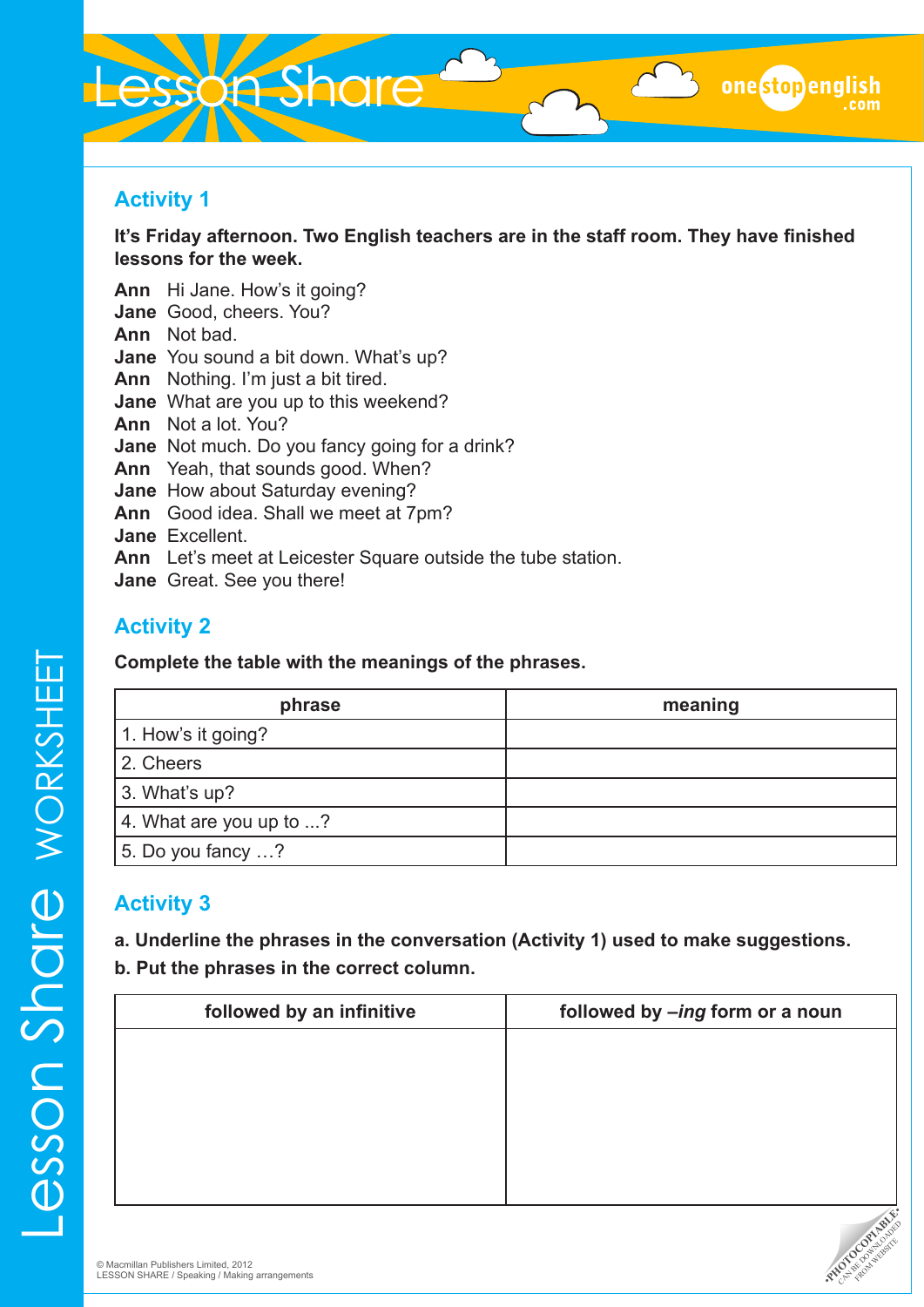# **Activity sheet 1: Student A**

Lesson Share

#### **Example**

### **Conversation 1**

| <b>Suggest:</b> | В | Suggest: | В | <b>Respond:</b>                       | B | Both: |
|-----------------|---|----------|---|---------------------------------------|---|-------|
|                 |   | SATURDAY |   | <b>And suggest:</b><br>meet / outside |   |       |

### **Conversation 2**

| В | <b>Respond:</b> | В | Respond:     | В | <b>Respond:</b> | Both: |
|---|-----------------|---|--------------|---|-----------------|-------|
|   |                 |   |              |   | 0               |       |
|   | And ask:        |   | And suggest: |   |                 |       |
|   | 'What day?'     |   | meet / 8pm   |   |                 |       |



onestopenglish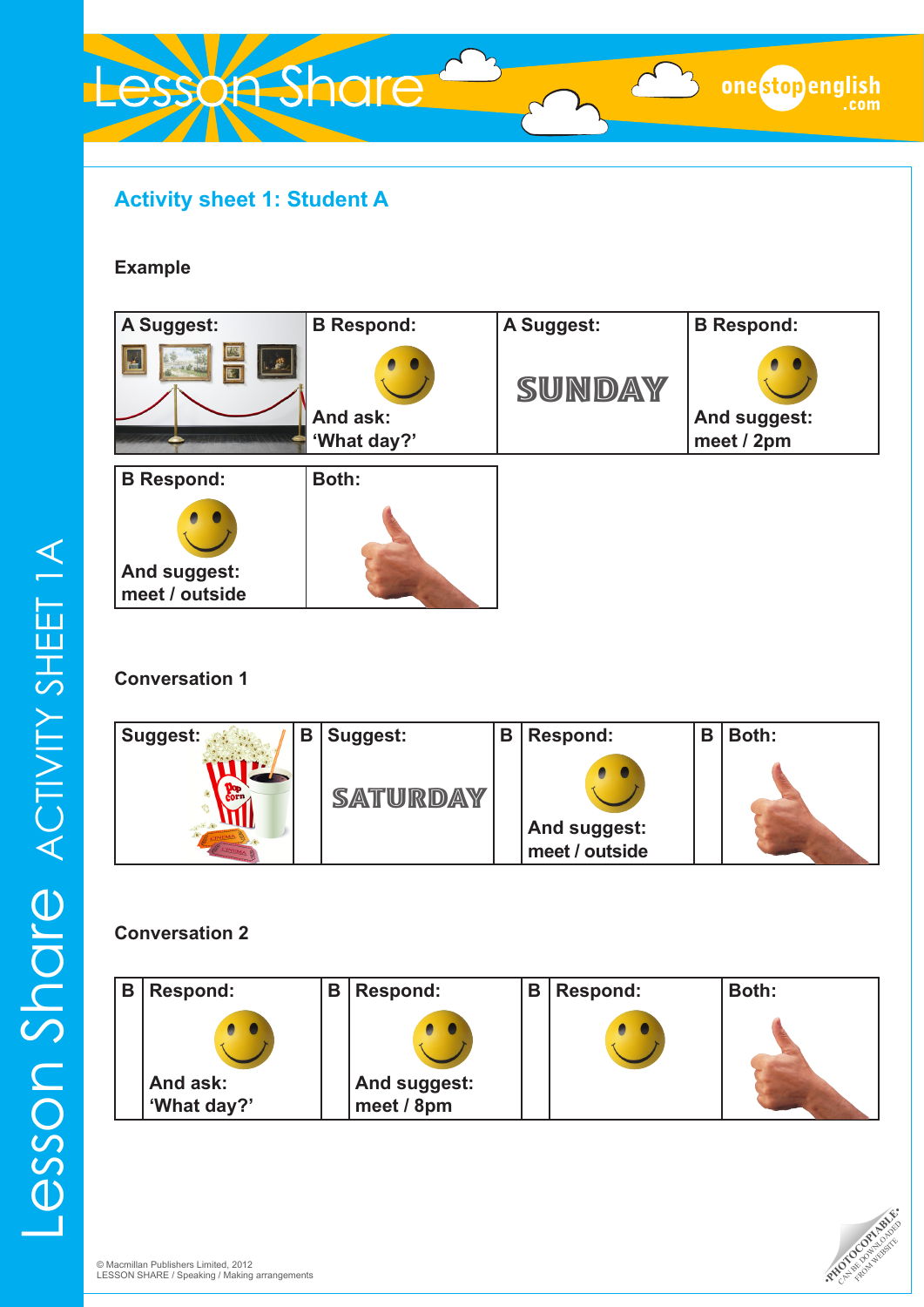# **Activity sheet 1: Student B**

Lesson Share

#### **Example**

### **Conversation 1**

| Α | Respond:                | Α | <b>Respond:</b>            | A | Respond:                   | Both: |
|---|-------------------------|---|----------------------------|---|----------------------------|-------|
|   |                         |   |                            |   |                            |       |
|   | And ask:<br>'What day?' |   | And suggest:<br>meet / 6pm |   | And suggest:<br>meet / 6pm |       |

#### **Conversation 2**

| Suggest: | A | Suggest:  | A | <b>Respond:</b>                           | Both: |
|----------|---|-----------|---|-------------------------------------------|-------|
|          |   | WEDNESDAY |   |                                           |       |
|          |   |           |   | <b>And suggest:</b><br>meet / King's Head |       |



onestopenglish

 $\Omega$  $\equiv$